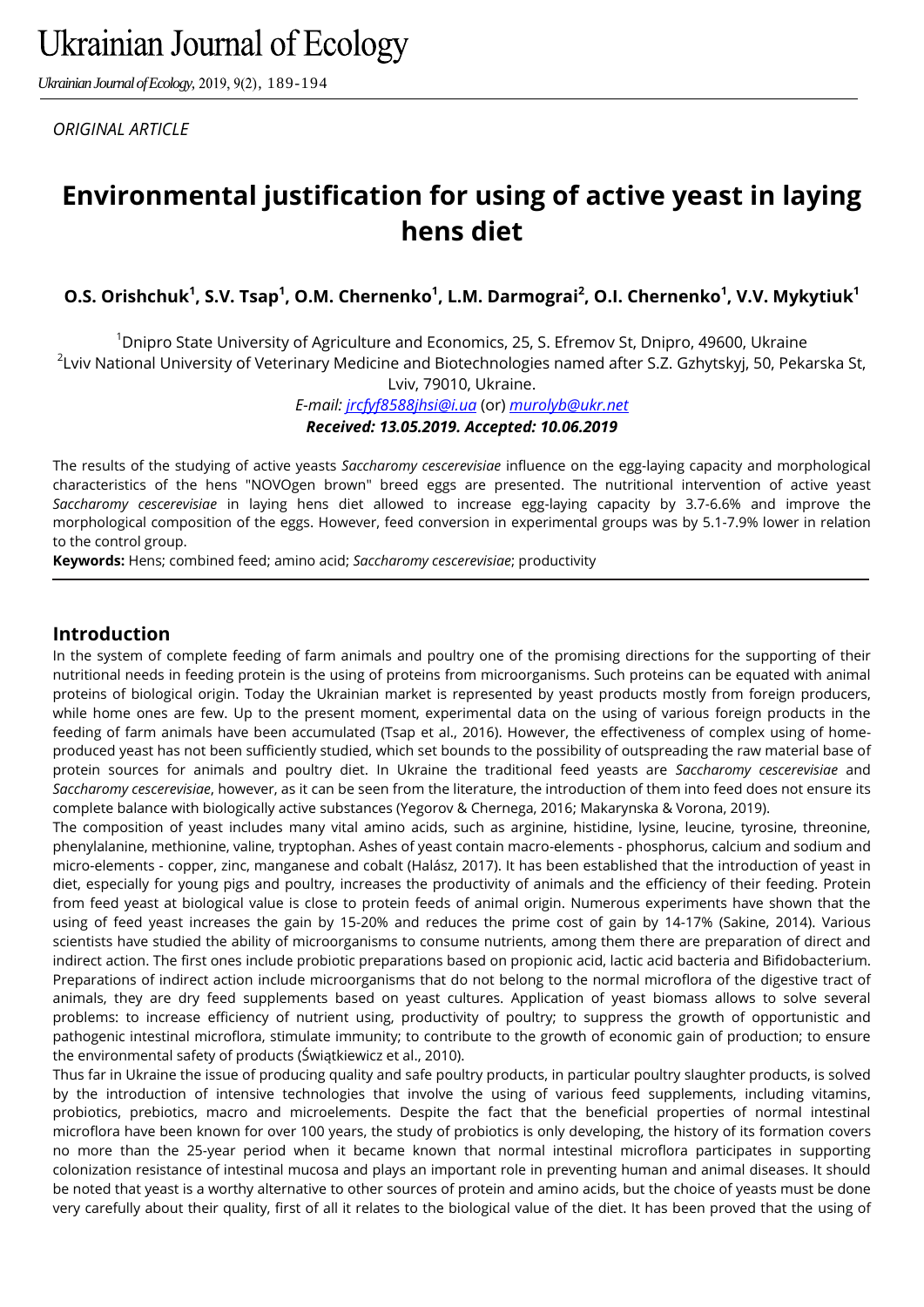#### *Ukrainian Journal of Ecology 190*

active yeast in laying hens feeding has a positive effect on growth, productivity, development of the digestive system, immunological status, which makes it possible to enter this product in farm poultry diets (Barrow, 1992; INATOMI, 2016). However, researches about the effects of different amounts of active yeast on poultry productivity are insufficient. Therefore, the scientific hypothesis of our research was in fact that the feeding of laying hens with the active yeast *Saccharomy cescerevisiae* in the composition of combined feed could have a positive effect on their egg-laying capacity and morphological parameters of eggs. It was important to study the amino acid and chemical composition of the active yeast *Saccharomy cescerevisiae*.

# **Materials and methods**

Laying hens of breed "NOVOgen brown" were the material for scientific and economic experiments.

According to the methodology (Ibatulin & Zhukors`kiy, 2017) 250 laying hens were selected for the experiment, they were analogues by age, live weight, productivity, clinical state of health. Next hens were divided into five groups of 50 birds in each by random sampling - the 1st group was control, 2nd, 3d, 4th and 5th were experimental.

In scientific and economic experiment laying hens of experimental groups were fed with combined feed containing active yeast in the amount of 0.02, 0.04, 0.06 and 0.08% instead of a similar amount of soybean meal. Laying hens from the control group received a complete combined feed which was manufactured in accordance with DSTU 4120-2002 in the feed processing building.

Scheme of scientific and economic experiment is shown in Table 1.

| Table 1. Scheme of scientific experiment.                                                             |  |  |  |  |  |
|-------------------------------------------------------------------------------------------------------|--|--|--|--|--|
| Type of feeding                                                                                       |  |  |  |  |  |
| <b>Comparative period - 5 days</b>                                                                    |  |  |  |  |  |
| Complete combined feed (CF)                                                                           |  |  |  |  |  |
| CF+0.02% yeast Saccharomy cescerevisiae instead of a similar amount of soybean meal                   |  |  |  |  |  |
| CF+0.04 % yeast Saccharomy cescerevisiae instead of a similar amount of soybean meal                  |  |  |  |  |  |
| CF+0.06 % yeast Saccharomy cescerevisiae instead of a similar amount of soybean meal                  |  |  |  |  |  |
| 5 - experimental CF+0.08 % yeast Saccharomy cescerevisiae instead of a similar amount of soybean meal |  |  |  |  |  |
|                                                                                                       |  |  |  |  |  |

Diets were specified for energy and nutrients content according to the recommendations (Svezhenczov et al., 2008). For the composition of diet the actual nutrient density of the feed used in the experiment was determined by chemical analysis.

The feeding of experimental hens was carried out twice a day with complete combined feed. The poultry was kept in tripledeck cages. During the study period, which continued 180 days, all groups received complete combined feed mainly from cereal. Troughs of all experimental hen groups were disconnected from the general automatic delivery line and the feed was given by hand. The age of the birds in the scientific and economic experiment was 300 days.

During the experiment the consumption of feed by poultry of each experimental group, the chemical composition and nutritional value of feed, saving livestock, live weight, and productivity were taken into account. Egg production accounting was taken into account daily.

The research of the chemical composition of combined feed and yeast samples was carried out in the Scientific Laboratory of the Zoochemical Analysis in Technology of Feeding and Breeding Animals Department of Dnipro State University of Agriculture and Economics. The determinations were carried out with methods of zootechnical and biochemical analysis (Petuhova et al., 1989): the initial moisture was determined by drying the samples in a humidity desiccator at a temperature of 60-65 °C to a constant mass; hygroscopic moisture was determined by drying samples at a temperature of 100-105 °C to constant mass; raw fibre was determined by the method of Henneberg and Stomann; raw fat was determined by S.V. Rushkovskyi method on the amount of fat-free rest in the Soxhlet extractor using ether as a solvent; raw protein was determined by Kjeldahl method; raw ash was determined by dry ashing by burning the sample in a muffle furnace at a temperature of 450-500°C.

The quality of the eggs was evaluated according to their morphological characteristics. For analysis eggs with a mass as close as possible to the average in the group were taken at the end of each month. The determination was carried out according to the generally accepted method (Fysynyn et al., 1998) according to the following indices: egg mass (weighing on weight scales ВЛКТ-500-M with balance accuracy to 0.1 g); the mass of the shell (weighing on weight scales ВЛКТ-500-M); the thickness of the shell (measured by a micrometer, since the thickness of the shell decreases in the direction from the pointed end to the rounded, thickness measurements were made in three parts of the egg: at pointed and rounded ends and in the middle part); mass of albumen and yolk (weighing on weight scales ВЛКТ-500-M); albumen index (calculated by the formula: the height of the albumen - h was divided into the sum of the large and small diameters of the albumen divided into two), index of yolk (calculated by the formula: the height of the yolk was divided into the sum of large and small yolk diameters divided into two), Haugh unit (calculated according to a special table, which determines the quality of the albumen depending on its height and weight of the egg).

The energy value of eggs is calculated by the formula:

 $EV = \frac{16YM + 2AM}{2} \times 100$ *EM SM*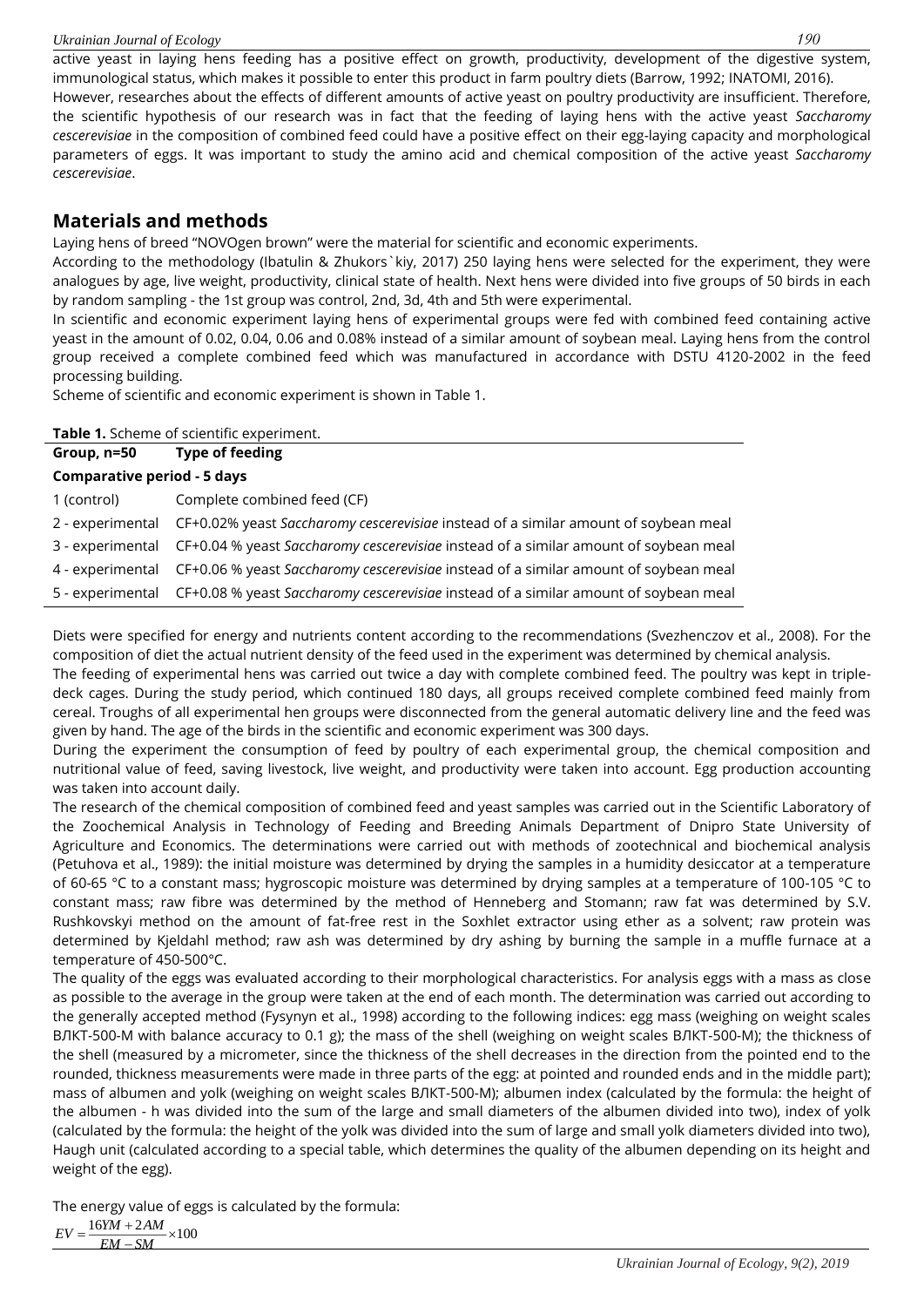- EV energy value in 100 g egg contest, kJ;
- YM yolk mass, г;
- AM albumen mass, г;
- EM egg mass, г;
- SM shell mass, г;

16 - constant of energy in 1 g of yolk;

2 - constant of energy in 1 g of albumen.

### **Research results**

The organization of complete feed for laying hens in the period of experiments provides an opportunity to obtain objective results and justify them logically. The basic diet of the control group was balanced with the main nutrients according to the norms and recommendations for the breed "NOVOgen brown".

Experimental groups received the same diet, but instead of soybean meal, they were fed with dry active yeast *Saccharomy cescerevisiae* . In the 2nd experimental group hens received 0.02%, in the 3d - 0.04%, in the 4th - 0.06% and in the 5th - 0.08% *Saccharomy cescerevisiae* from the mass of combined feed. In the composition of combined feed for laying hens of 1st (control) and 2nd, 3d, 4th and 5th experimental groups the set and the quantity of ingredients were the same, only the amount of soybean meal changed.

Cereals predominate in forage mixture, in particular corn grain - 35.0%, wheat grain - 25.51%, sunflower oil-cake - 15.0%, and soybean meal content varied from 12.92% to 13.00%. To balance the mineral substances and vitamins 10% of the marble chips, 0.2% of the "Miovit" premix, 0.34% of the sodium salt, 0.05% of choline chloride, 0.7% of monocalcium phosphate and 0.2% of lysine and methionine were added to the combine feed.

The chemical composition of combine feed used for feeding of laying hens of control and experimental groups was close and varied slightly in nutritional value.

Characteristics of active yeast *Saccharomy cescerevisiae* consists of dried alive yeast cells of *Saccharomy cescerevisiae* strain CNCM I-1077 (not less than 1\*109 CFU/g) encapsulated by fatty acids, which does not contain genetically modified organism. The product is in powder form from beige to light brown color with a slight odor of yeast.

The chemical and amino acid analysis of the active yeast *Saccharomy cescerevisiae* (Table 2) was carried out in the Laboratory of the Scientific Research Center for Biosafety and Ecological Control of the Resources of the Agro-Industrial Complex of the Dnipro State University of Agriculture and Economics.

**Table 2.** The chemical composition of active yeast (*Saccharomy cescerevisiae* ), %.

| Index                     | <b>Active yeast</b> |  |  |  |  |  |
|---------------------------|---------------------|--|--|--|--|--|
| Saccharomy cescerevisiae  |                     |  |  |  |  |  |
| Total moisture            | 8.76                |  |  |  |  |  |
| Raw fat                   | 0.65                |  |  |  |  |  |
| Raw fibre                 | absent              |  |  |  |  |  |
| Raw protein:              |                     |  |  |  |  |  |
| by Kjeldahl method        | 46.77               |  |  |  |  |  |
| by Barstein method        | 41.64               |  |  |  |  |  |
| Non-Protein Nitrogen      | 5.13                |  |  |  |  |  |
| Raw ash                   | 4.77                |  |  |  |  |  |
| Exchange energy, MJ/kg RM | 362.9               |  |  |  |  |  |

The results of the determination of the chemical composition of active yeast showed that they contain raw protein - 46.77% (by Kjeldahl method) and - 41.64% (by Barstein method), non-protein nitrogen - 5.13%, raw fat - 2.96%.

As a result of the research it was found that the level of exchange energy in 1 kg of active yeast *Saccharomy cescerevisiae* was 362.9 MJ/kg.

The amino acid composition of active yeasts (Table 3) was characterized by the advantage of nonessential amino acids such as glutamic acid (14.5%), aspartic acid (8.09%) and essential amino acid as leucine (9.2%), lysine (8.9%), phenylalanine (8.63%), isoleucine 5.6%), threonine (5.5%) and serine (5.3%).

The high level of glutamic acid in the yeast improves the taste of the feed, which resulted in increased appetite and better in taking of the feed.

The content of key amino acids in yeast *Saccharomy cescerevisiae* in 1 kg was 31.7 g of lysine and 9.5 g of methionine.

**Table 3.** Amino acid composition of active yeast.

| Name of amino acid Consentration |      |     |
|----------------------------------|------|-----|
|                                  | g/kg | %   |
| Alanine                          | 23.2 | 6.5 |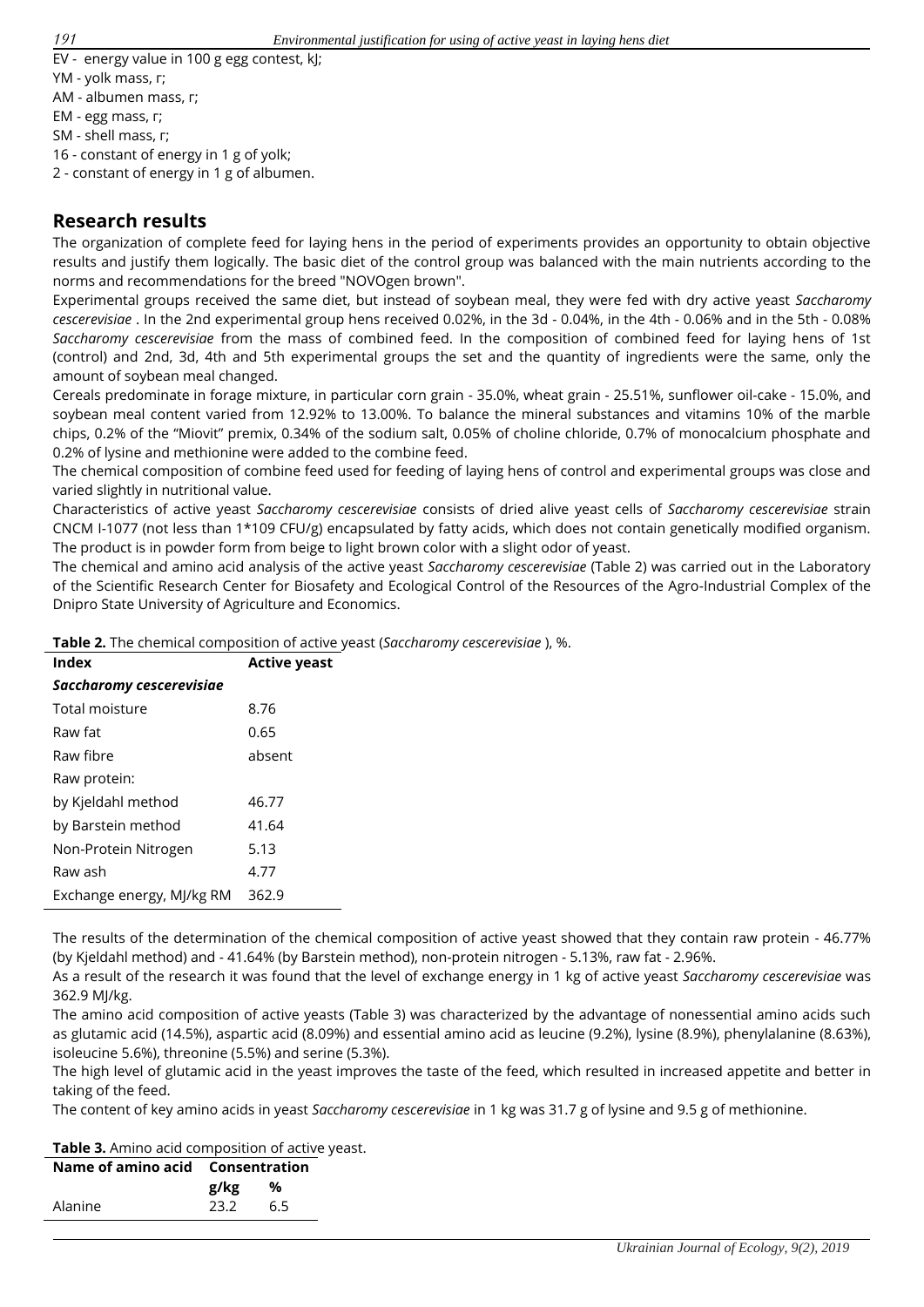#### *Ukrainian Journal of Ecology 192*

|               | ັ້   |      |
|---------------|------|------|
| Arginine      | 18   | 5.09 |
| Aspartic acid | 28.6 | 8.09 |
| Glutamic acid | 51.4 | 14.5 |
| Glycine       | 18.6 | 5.26 |
| Histidine     | 6.4  | 1.8  |
| Isoleucine    | 19.8 | 5.6  |
| Leucine       | 32.5 | 9.2  |
| Lysine        | 31.7 | 8.9  |
| Methionine    | 9.5  | 2.7  |
| Phenylalanine | 30.5 | 8.63 |
| Proline       | 16.6 | 4.7  |
| Serine        | 18.7 | 5.3  |
| Threonine     | 19.7 | 5.5  |
| Tyrosine      | 11.7 | 3.3  |
| Valine        | 16.2 | 4.6  |
|               |      |      |

The content of the same essential amino acids in soybean meal, which was replaced from the diet by the above-mentioned supplement, was only 22 g of lysine and 4.5 g of methionine, respectively.

The productivity of laying hens depends not only on complete feeding, but also on the availability and balancing of diet in all nutrients. Feed complete in nutrition improves the quality of eggs and increases the productivity.

From the given data it is seen that the poultry productivity during the experiment in the control group was 5120 eggs, in the 2nd experimental group was 5309; in the 3d experimental group was 5355; in the 4th experimental group was 5468 and in the 5th experimental group was 5381.

Thus, during the entire period of scientific and economic experiment the egg-laying capacity of hens of experimental groups in relation to the control group increased: in the 2nd group by 3.69%; in the 3d group by 4.26%, in the 4th group by 6.63% and in the 5th group by 5.21%, and more eggs were received in the experimental groups from both the primary and the average laying hen.

The live weight of productive poultry is an indicator of the its general state and depends on both the value of the diet and the amount of feed and productivity.

Analysis of the live weight of the hens from experimental groups showed that the live weight of the poultry at the beginning of the experiment in all groups was about 1780-1830 g, i.e., it was practically the same. But at the end of the experiment the live weight of the poultry from the 4th experimental group decreased, indicating a more intense course of metabolic processes in the organisms of experimental hens.

The introduction into the diets of the 2nd, 3d, 4th, 5th experimental groups of the above-mentioned supplement showed that the input of feed for 10 eggs in the control group was to 2.14 kg of feed, while in the experimental groups it was by 5.1-7.9% less compared to the control.

The analysis of egg quality indices of hens from experimental groups (Table 4) showed that the eggs mass of the laying hens from the 3d and 5th experimental groups was 63.4-63.5 g and it was by 0.95-1.1% higher compared to the control group. At the same time, the lowest index of egg mass among experimental groups was observed in the 4th group, which in our opinion occurred as a result of an increase in their egg production.

| <b>Table 4.</b> Morphological indices of eggs of laying hens $(n=10, X \pm SD)$ . |  |
|-----------------------------------------------------------------------------------|--|
|-----------------------------------------------------------------------------------|--|

| <b>Index</b>        | Group            |                     |                     |                     |                      |
|---------------------|------------------|---------------------|---------------------|---------------------|----------------------|
|                     | Control          | Experimental        |                     |                     |                      |
|                     |                  | Ш                   | Ш                   | <b>IV</b>           | V                    |
| Egg mass, g         | $62.8 \pm 1.2$   | $63.1 \pm 0.1.5$    | $63.4 \pm 0.9$      | $63.0 \pm 1.1$      | $63.5 \pm 0.8$       |
| Albumen mass, g     | $35.6 \pm 0.4$   | $35.5 \pm 0.8$      | $35.4 \pm 1.1$      | $34.8 \pm 0.5$ **   | $33,8 \pm 0.7***$    |
| Yolk mass, g        | $18.1 \pm 0.6$   | $18.2 \pm 1.2$      | $18.6 \pm 0.4$ **   | $18.4 \pm 1.1$      | $20,2 \pm 0.9$ ***   |
| Shell mass, g       | $9.1 \pm 0.5$    | $9.4 \pm 0.7$       | $9.4 \pm 0.2*$      | $9.9 \pm 0.4***$    | $9,4 \pm 0,3$ *      |
| Albumen index, %    | $0.08 \pm 0.01$  | $0.07 \pm 0.02$     | $0.09 \pm 0.01$     | $0.10 \pm 0.03*$    | $0.09 \pm 0.04$      |
| Yolk index,%        | $0.46 \pm 0.03$  | $0.47 \pm 0.02$     | $0.48 \pm 0.05$     | $0.47 \pm 0.04$     | $0.45 \pm 0.06$      |
| Shell thickness, mm | $0.30 \pm 0.01$  | $0.32 \pm 0.07$     | $0.31 \pm 0.05$     | $0.33 \pm 0.08$     | $0.32 \pm 0.04$      |
| Haugh unit          | $80.60 \pm 0.64$ | $82.8 \pm 0.77$ *** | $75.4 \pm 0.44$ *** | $80.9 \pm 0.91$     | $82.1 \pm 0.76$ ***  |
| Energy value, kJ    | $678.8 \pm 2.58$ | $673.4 \pm 1.85$    | $682.8 \pm 5.93***$ | $684.2 \pm 2.34***$ | $723.7 \pm 1.89$ *** |

Note.\* - Р <0.05; \*\* - Р <0.01; \*\*\* - Р <0.001 compared with control.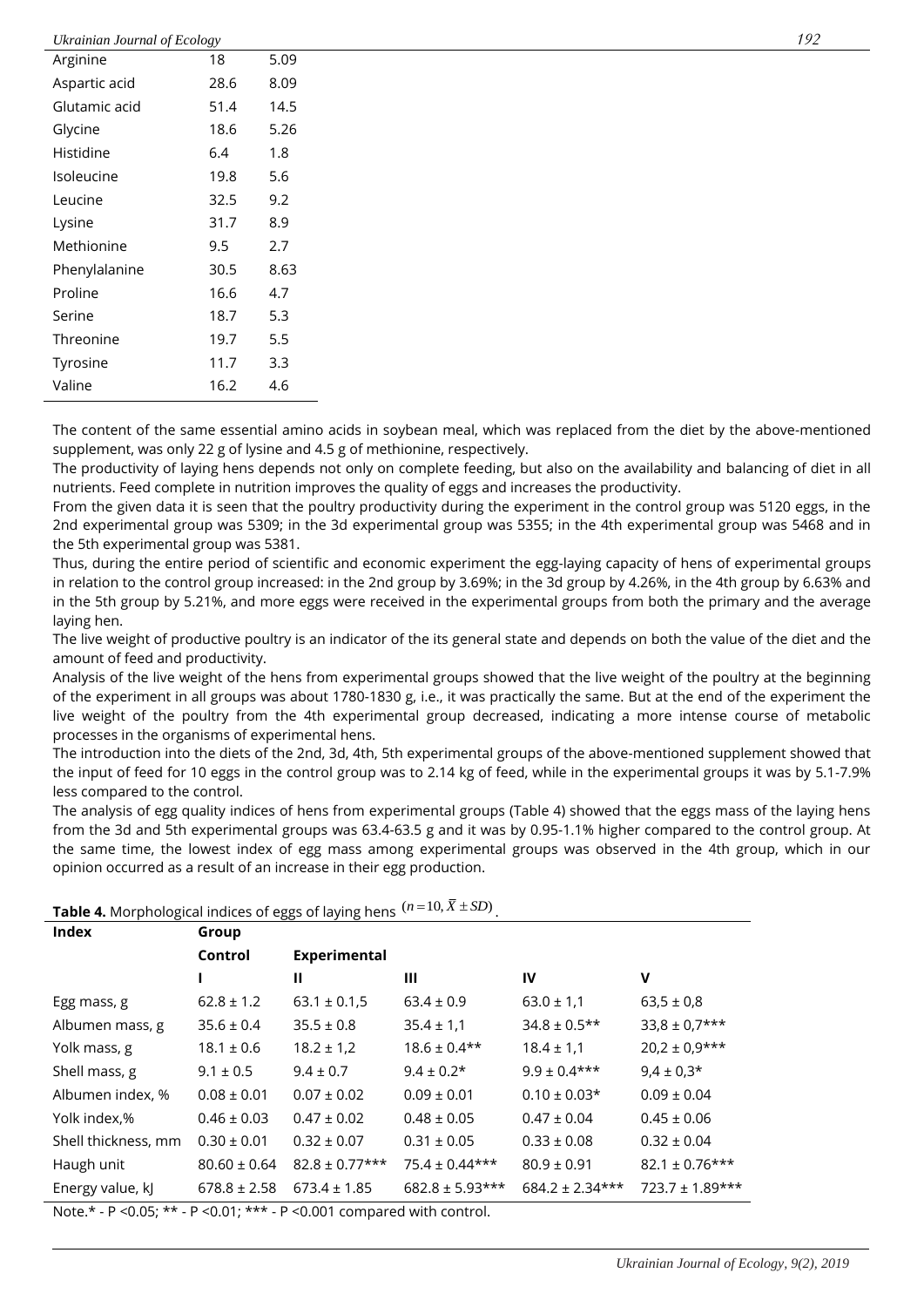By weight of albumen the advantage was in the 2nd group of laying hens, which received 0.02% *Saccharomy cescerevisiae* in combined feed, and it was 35.5 g, which is higher than in other experimental groups. Despite the fact that in the 5th experimental group where hens received *Saccharomy cescerevisiae* in the amount of 0.08% in the combined feed, the productivity of the poultry was slightly lower, but the egg mass, the yolk mass, the Haugh unit and the energy value were higher by 1.1; 11.6 (P<0.001); 1.9 (P<0.001) and 6.6% (P<0.001) respectively. This, in our opinion, is related to the best using of amino acids from this feed supplement.

The albumen and yolk indices in all experimental groups were practically the same, and if they were slightly lower, it was due to the lower height of both egg albumen and egg yolk.

From the quality parameters of the albumen, Haugh units have the highest connection with its indices, because these indices are determined on the basis of measuring the dense protein. The optimum value of Haugh units for nutritious eggs is 65-87. The research found that the Haugh units in both the control and experimental groups were within the normal range and amounted about 75.4-82.1.

It should be noted that the introduction of dry yeast into combined feed for laying hens also led to an increase in the energy value of eggs. It is subject to poultry from the experimental 5th group, which received 0.08% feed supplement as a part of the diet; the energy value of eggs was 723.7 KJ (P<0.001) versus 678.8 KJ, which is more by 6.6% of the control group. And only in experimental 2nd group the energy value of eggs was lower by 0.8% for the control group, in our opinion which is connected with a decrease in the productivity of the poultry in this group.

## **Discussion**

It should be noted that the using of microbial biomass for the enrichment of feed with protein and essential amino acids in the conditions of intensive poultry farming is one of the most important problems in the future. Humanity develops in such a way that it is unlikely to be able to provide people with traditional methods of food producing. Growing microorganisms does not depend on climatic and weather conditions, does not require cropping areas, is responded to automatization. Yeast is one of the advantageous groups of microorganisms to produce protein supplements. The protein content in cells of some yeast strains is from half to two thirds of dry substance. The share of essential amino acids is up to 10% (in soybeans rich in lysine, it contains no more than 6%) (Artemieva & Logvinova, 2018).

The leading egg poultry farms in Ukraine have known the secret of high organoleptic qualities of eggs - it is the adding to the diet 3% carotenoid or selenium-containing yeast of the combined feed during and the peak of ovipositioning. Studies show that a poultry of intensive breeds, that have been consuming combined feed with yeast for a long time, has stable habitus and continued period of ovipositioning (Utterback et al., 2005, Lu et al., 2019).

The vitamin background, created in the body due to the yeast supplement, contributes to the enrichment of egg yolk with a complex of vitamins B and carotene in an optimal ratio. This ensures a convincing increase in the mass and fertility of eggs, an increase in the percentage of hatchability and aligning brood (Rodríguez-Navarro et al., 2002).

Thus, probiotic preparations in the form of feed supplements are becoming more usable in foddering animals and poultry for both with therapeutic and prophylactic purposes. The market of this group preparations develops actively daily and is filled with samples of home and foreign production.

# **Conclusion**

Introduction of active yeast *Saccharomy cescerevisiae* to diet of laying hens allowed to increase egg-laying capacity by 3.7-6.6%. Adding a probiotic supplement to the laying hens diet influenced positively over the morphological composition of the eggs. Thus, in experimental groups of laying hens the mass of eggs increased by 0.3-1.1%, yolk mass by 0.5-11.6% and shell mass by 3.3-8.8% compared with the control group.

The increase of amount of active yeast in the combined feed up to 0.08% in the 5th experimental group was accompanied by an increase in the energy content of eggs to 723.7 versus 678.8 kJ in the control group, which is higher by 6.6%.

#### **References**

Artemieva, O. A., & Logvinova, T. I. (2018). Use of feed yeast in quail farming. Veterinaria i Kormlenie, 5, 34-37. doi:10.30917/att-vk-1814-9588-2018-5-12

Barrow, P. A. (1992). Probiotics for chickens. Probiotics, pp: 225-257. doi:10.1007/978-94-011-2364-8\_10

Fysynyn, V. Y., Fysynyn, A. N., Tyshhenkov, Y. A., & Egorov, V. Y. (1998). Ocenka kachestva kormov, organov, tkanej, yay`cz y` myasa pty`zy. Metodycheskoe rukovodstvo VNYTYP. Sergyev Posad. 114 (in Russian).

Halász, A. (2017). Chemical Composition and Biochemistry of Yeast Biomass. Use of Yeast Biomass in Food Production, pp: 23- 44.

Ibatulin, I. I., Zhukors`kiy, O. M. (2017). Metodologiya ta organizaciya naukovy`h doslidzhen` u tvary`nny`cztvi: posibny`k. K. Agrarna nauka (in Ukrainian).

Inatomi, T. (2016). Laying performance, immunity and digestive health of layer chickens fed diets containing a combination of three probiotics. Science Postprint, 1(2), e00058. doi:10.14340/spp.2016.03a0001

Lu, J., Qu, L., Shen, M. M., Wang, X. G., Guo, J., Hu, Y. P., Dou, T. C., & Wang, K. H. (2019). Effects of high-dose selenium-enriched yeast on laying performance, egg quality, clinical blood parameters, organ development, and selenium deposition in laying hens. Poultry Science, 98(6), 2522-2530. doi:10.3382/ps/pey597